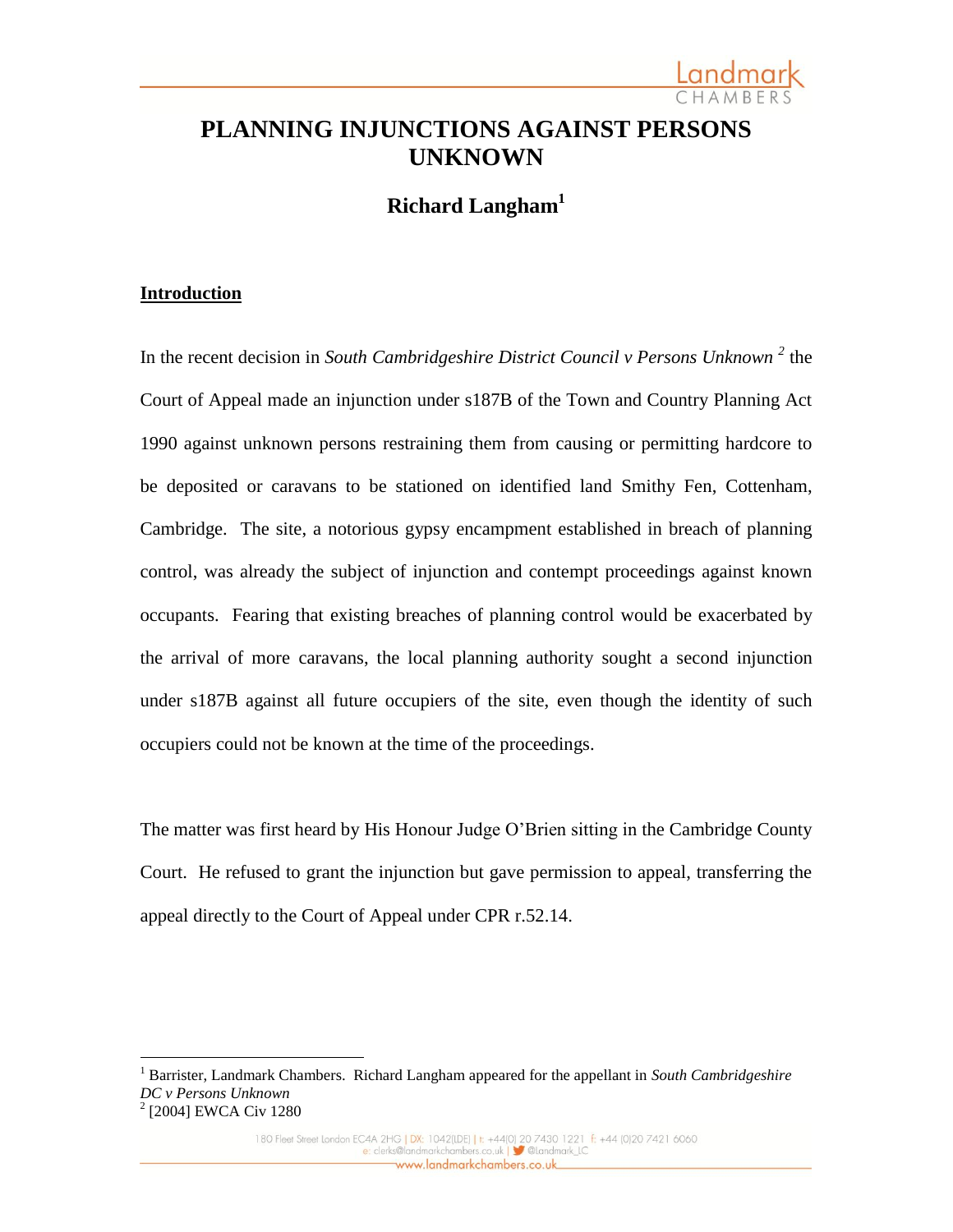Although injunctions *contra mundum* and against unidentifiable defendants have been granted in recent years, *South Cambridgeshire* is the first occasion on which the jurisdiction to make s187B injunctions against unidentifiable defendants has been considered by the Court of Appeal.

# **Basis of the jurisdiction**

As explained in the brief judgment of Brooke LJ, the basis for the *South Cambridgeshire* injunction is the wording of section 187B, the accompanying Court rules and two recent decisions of the Vice Chancellor dealing with the general jurisdiction of the Court, namely *Bloomsbury Publishing Plc v News Group Limited* <sup>3</sup> and *Hampshire Waste Services Limited et al v Persons Intending to Trespass and/or Trespassing Upon Incinerator Sites <sup>4</sup>* .

Although not considered in any detail in *South Cambridgeshire*, the interrelation of these elements is quite interesting.

# S187B of the 1990 Act and RSC O.110 r.1/CCR O.49 r.7

In 1989 the Carnwath Report *Enforcing Planning Control* recommended the creation of an express power to seek injunctive relief against actual or apprehended breaches of

 3 [2003] 1 WLR 163

<sup>4</sup> [2003] EWHC 1738 (Ch)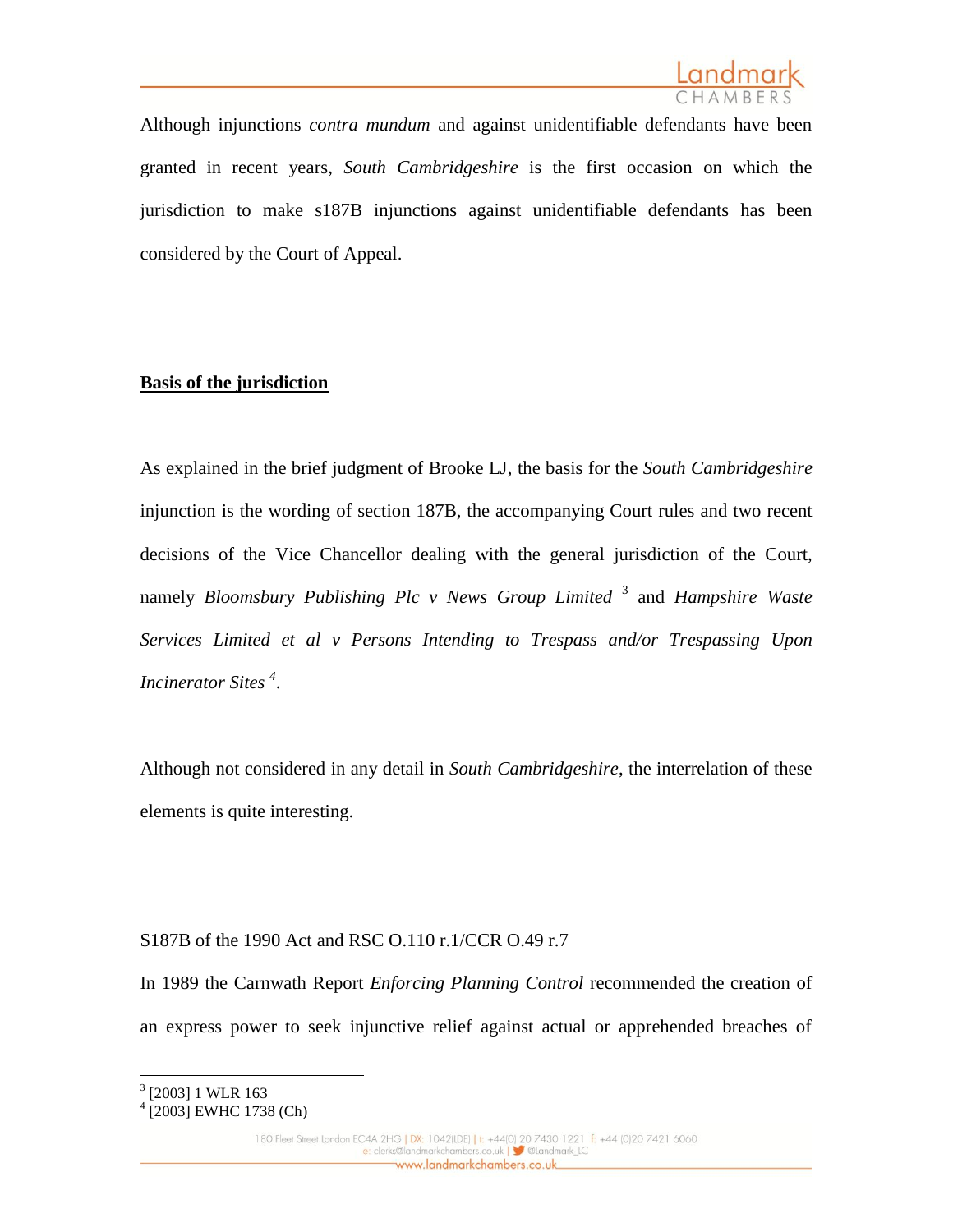planning control, such power to be available even where the identity of those involved in the breach cannot be ascertained. The result was s187B, inserted in the Town and Country Planning Act 1990 by the Planning and Compensation Act 1991. Its terms are well known, but bear repetition –

'(1) Where a local planning authority consider it necessary or expedient for any actual of apprehended breach of planning control to be restrained by injunction, they may apply to the court for an injunction, whether or not they have exercised or are proposing to exercise any of their other powers under this Part.

'(2) On an application under subsection (1) the court may grant such an injunction as the court thinks appropriate for the purpose of restraining the breach.

'(3) Rules of court may provide for such an injunction to be issued against a person whose identity is unknown.

'(4) In this section "the court" means the High Court or the County Court.'

Pursuant to s187B(3) rules were made separately for the High Court and the County Court, namely RSC O.110 r.1 and CCR O.49 r.7<sup>5</sup>. These survive as Schedule Rules to the Civil Procedure Rules. The terms of RSC O.110 r.1 and CCR O.49 r.7 are identical for all practical purposes, and it is sufficient to consider only the former. This provides –

<sup>&</sup>lt;sup>5</sup> These also cover injunctions under s44A of the Planning (Listed Buildings and Conservation Areas) Act 1990 and s26AA of the Planning (Hazardous Substances) Act 1990.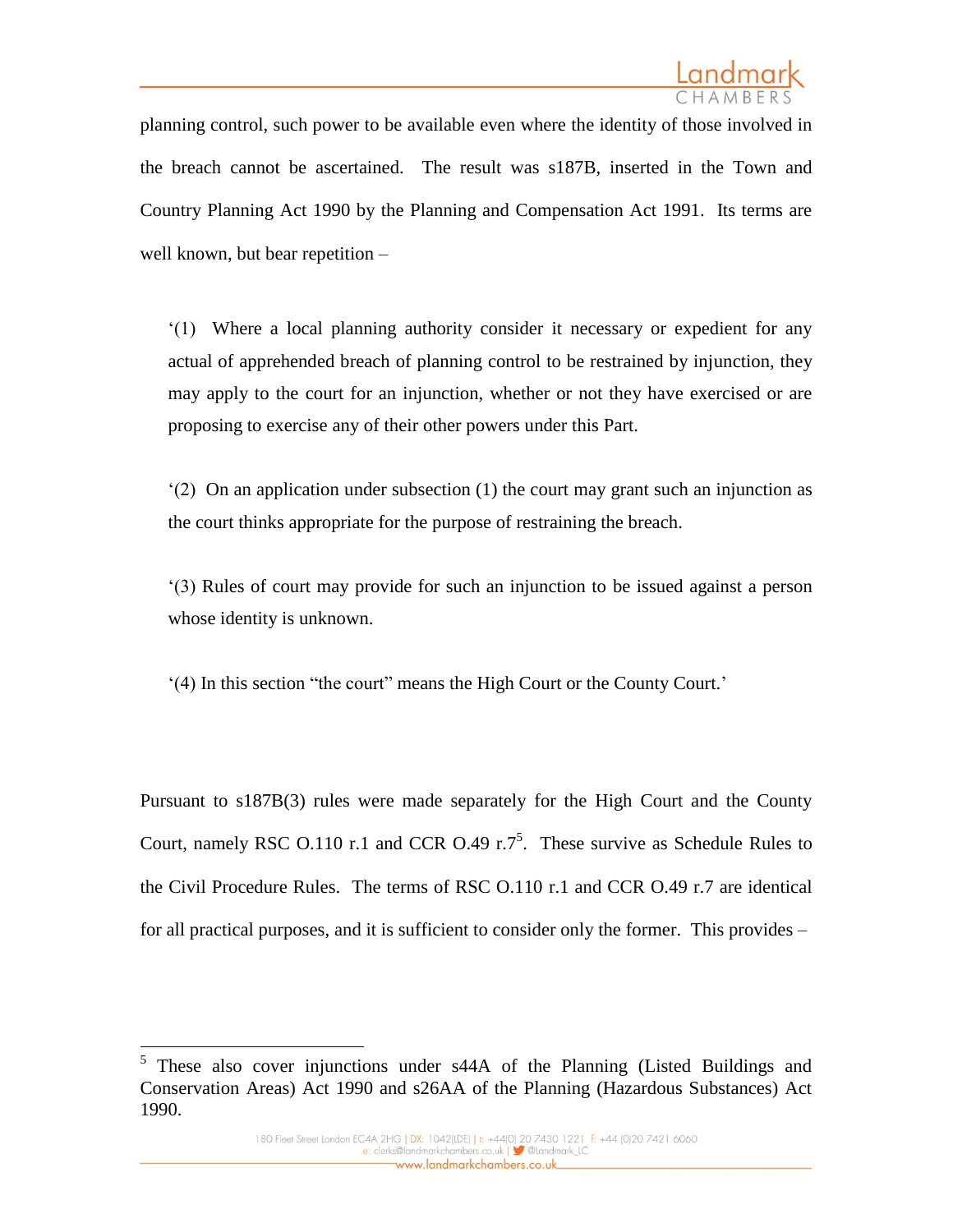'(1) An injunction under … s187B … may be granted against a person whose identity is unknown to the applicant …

'(2) An applicant for [such] an injunction … shall in the claim form describe the defendant by reference to –

- (a) a photograph;
- (b) a thing belonging to or in the possession of the defendant; or
- (c) any other evidence

with sufficient particularity to enable service to be effected.

'(3) An applicant for [such] an injunction … shall file in support of the application evidence by witness statement or affidavit –

(a) verifying that he was unable to ascertain, within the time reasonably available to him, the defendant's identity;

(b) setting out the action taken to ascertain the defendant's identity; and (c) verifying the means by which the defendant has been described in the application and that the description is the best that the applicant is able to provide.

'(4) Paragraph (2) is without prejudice to the power of the Court to make an order in accordance with CPR Part 6 for service by an alternative method or dispensing with service.'

It is noteworthy that RSC O.110 r.1 is stated to apply to persons whose identity is unknown 'to the applicant', words that do not appear in s187B. Indeed it could be said that O.110 r.1 most obviously relates to a situation where, at the time of starting proceedings, a local planning authority could name the defendant, but for lack of time or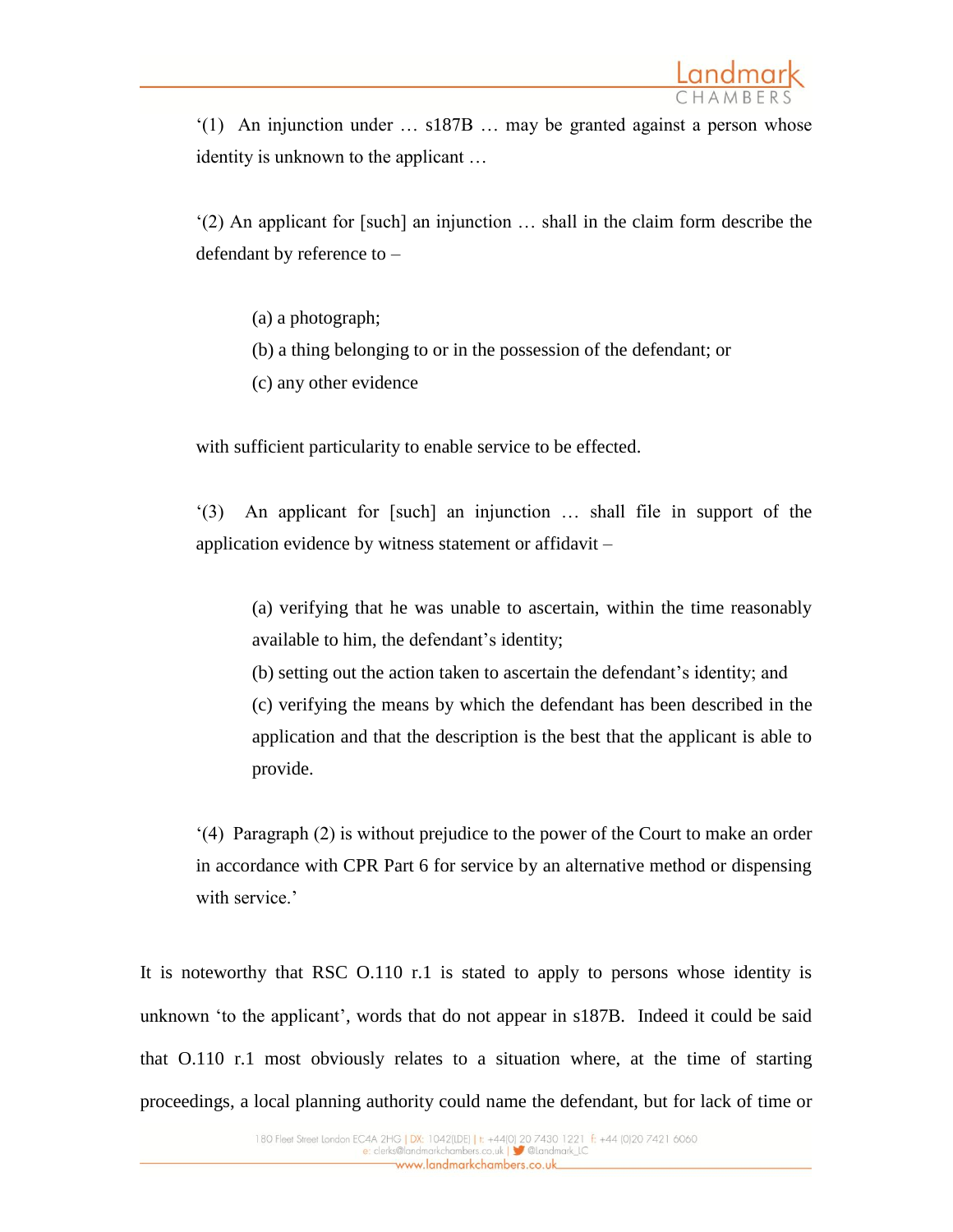

co-operation from him. This is rather different from the situation in *South Cambridgeshire* where the potential future occupiers of the site were unknown (and unknowable) to anyone at the time of the proceedings.

### *Bloomsbury Publishing Plc v News Group Limited*

RSC O.110 r.1/CCR O.49 r.7 are the only provisions of the Civil Procedure Rules dealing expressly with injunctions against unknown persons (although CPR r.55 deals with possession orders against unknown trespassers). However, the two decisions of the Vice Chancellor referred to above recognise a *general* jurisdiction to make injunctions against unidentifiable defendants.

*Bloomsbury Publishing Plc v News Group Limited* was an action brought by the publishers of J K Rowling's book *Harry Potter and the Order of the Pheonix*. Shortly before publication, three copies of this eagerly-awaited volume were stolen. These were then offered to certain national newspapers for serialisation. The publishers, unable to name the possessors of the stolen copies, sought and obtained an injunction that the copies be delivered up against -

"the person or persons who have offered the publishers of the [newpapers] a copy of the book … and the person or persons who has or have physical possession of a copy of the said book or any part thereof without the consent of the claimants."

The Vice Chancellor considered the traditional approach in English law, namely that proceedings had to be started against a defendant (it not being possible to start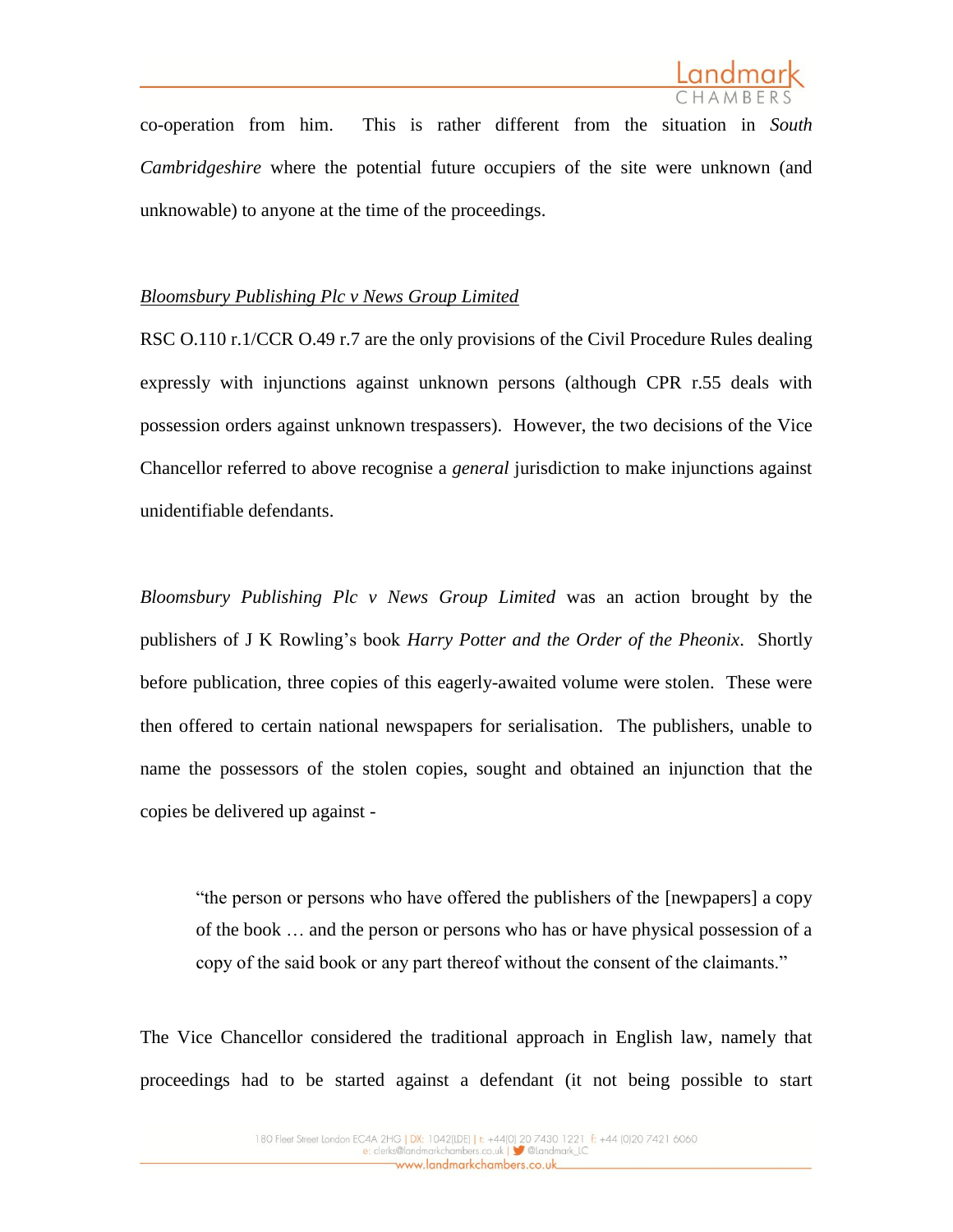proceedings against no-one, see *In re Wykeham Terrace, Brighton, Sussex <sup>6</sup>* ) and that the defendant had to be named (*Friern Barnet UDC v Adams <sup>7</sup>* ). He then noted with approval examples of a different approach taken in a number of Commonwealth jurisdictions. Two of these deserve to be mentioned. First, in *Jackson v Bubela <sup>8</sup>* , the Court of Appeal of British Columbia accepted that, where proceedings following a road traffic accident named the defendant driver as 'John Doe' because, at the relevant time, the plaintiff did not know his name, they were properly started and could later be amended to insert the driver's real name. Here, as Bull J A said, the plaintiff 'was suing a living man whom she alleged was at a particular defined time and place operating a described motor vehicle … Her litigating finger was pointed at that driver and no one else, but she did not know his name.' This situation corresponds with that apparently contemplated by the language of RSC O.110/CCR O.49 r7.

Second in *Tony Blain Pty v Splain*<sup>9</sup>, an action to prevent the sale of unlicensed merchandise, the High Court of New Zealand granted an injunction against 'all persons who sell unlicensed ... merchandise at or about the ... stadium on 26th March 1993 who are served with this statement of claim'. It was intended that the claimant's solicitors would attend at the stadium on the relevant day and serve the proceedings on any bootleggers there. The injunction required bootleggers so served to surrender their illicit merchandise and to give information about their identity. Anderson J said -

<sup>6</sup> [1971] Ch 204

<sup>7</sup> [1927] 2 Ch 25

<sup>8</sup> [1972] 5 WRR 80

<sup>&</sup>lt;sup>9</sup> [1994] FSR 497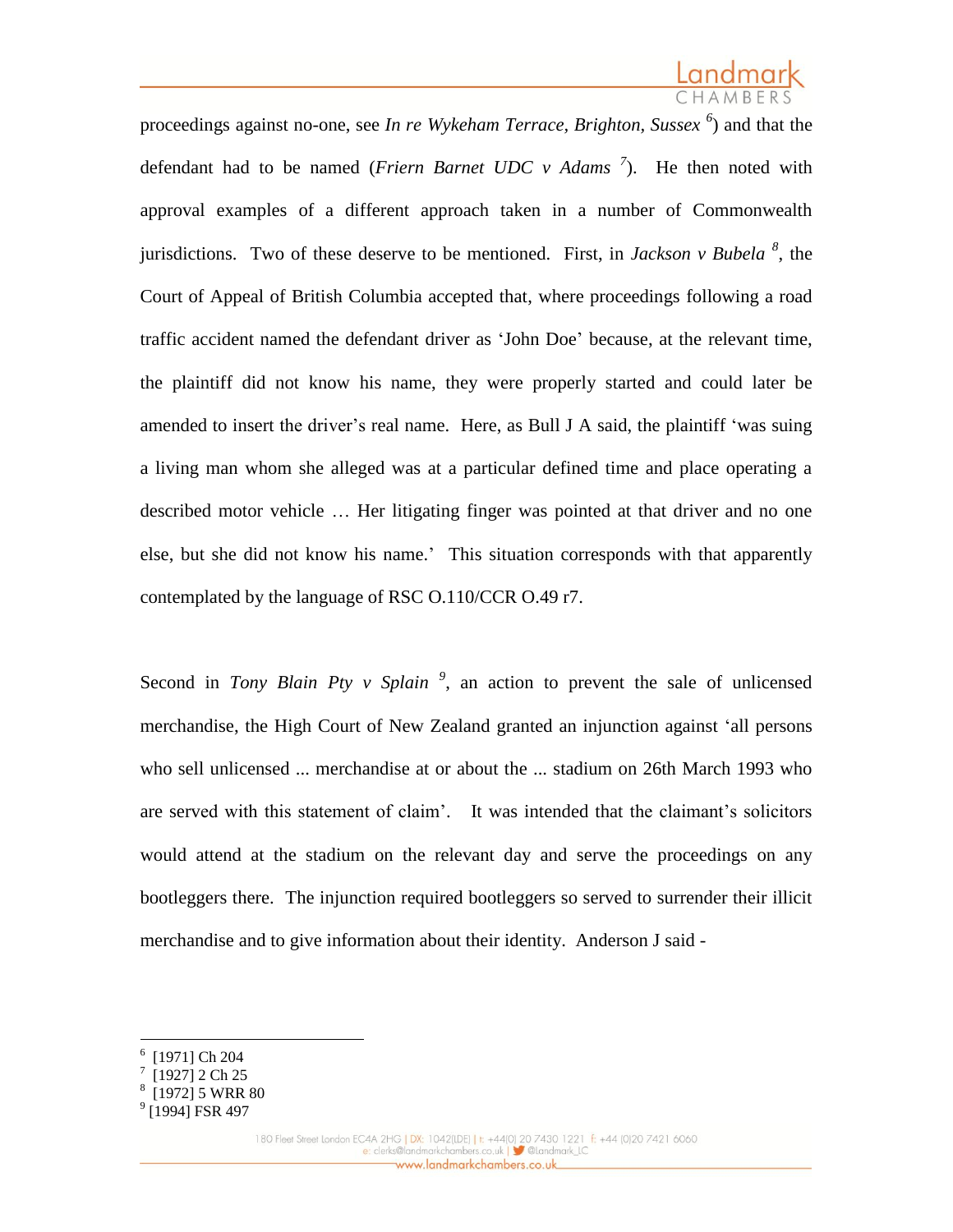'The … defendants are identified as persons who sell unlicensed merchandise at the relevant concert venues. … The fact that persons cannot be identified at this stage of the proceeding is no bar to relief against persons who may be identified at a relevant time. It is not the name but the identity and identification of infringing persons which is relevant. The identity may not be immediately established but persons infringing will be identified by their act of infringement …'

Unlike the defendant in *Jackson v Bubela*, these defendants would only be identified by their *future* acts. Indeed if no bootleggers turned up on 26 March, or if they avoided the solicitors, there would never be any defendants.

Turning to the changes effected in England and Wales by the Civil Procedure Rules, the Vice Chancellor noted the following –

The overriding objective of enabling the court to deal with cases justly  $(r \cdot 1(1))$ ;

The power to 'take any other step or make any other order for the purpose of managing the case and furthering the overriding objective'  $(r.3.1(2)(m))$ ;

The general power of dispensation in the event of a procedural error  $(r.3.10)$ ;

That such a procedural error does not automatically invalidate any step taken in proceedings  $(r.3.10(m));$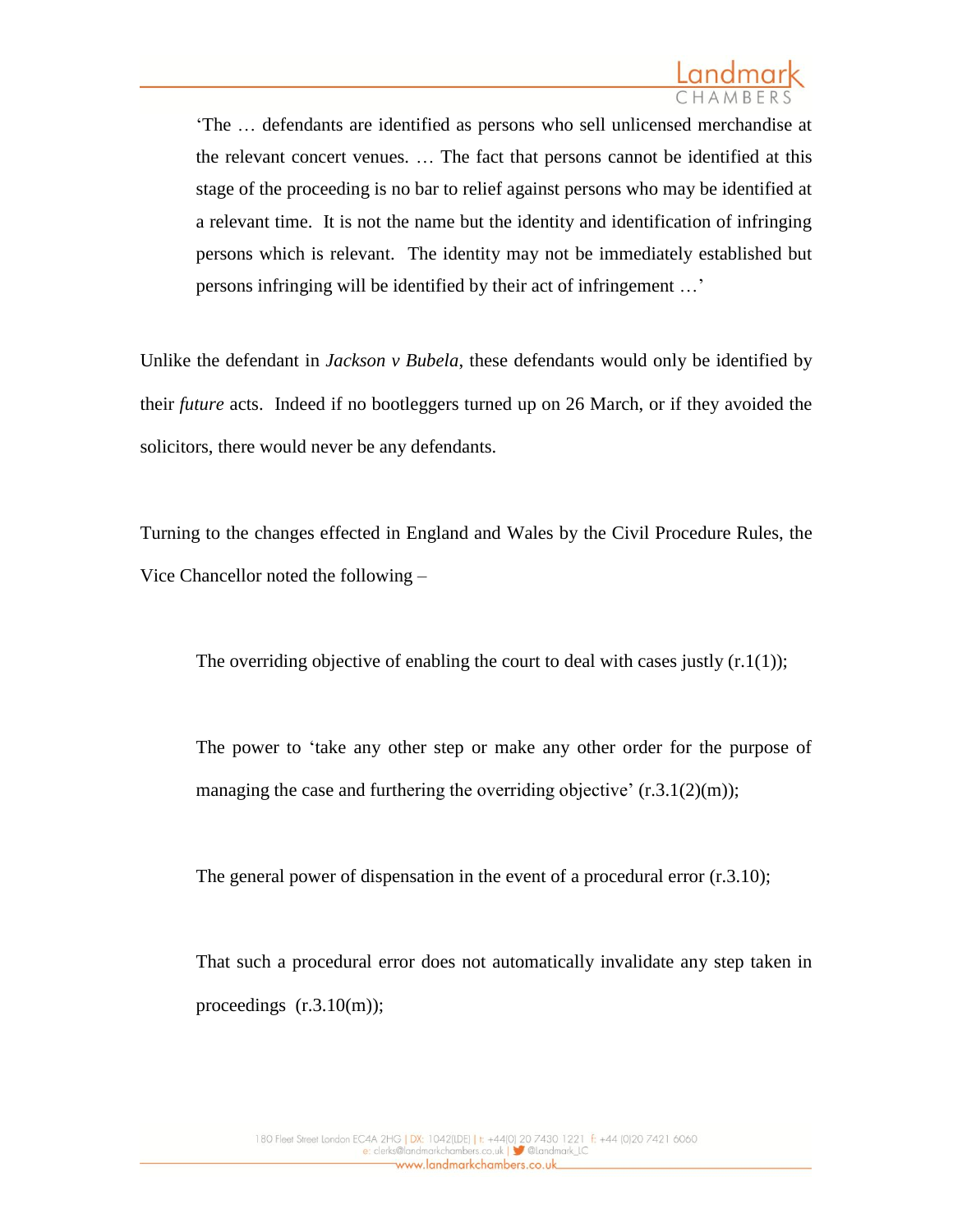That proceedings are started when the Court issues a claim form at the request of the claimant  $(r.7.2(1))$ ;

That the claim form must be headed with the title of the proceedings and that the title '*should* state ... the full name of each party…' (7PD 4.1(1));

That the claim form can be varied "if required by the circumstances of a particular case"  $(r.4(2))$ .

The Vice Chancellor explained the implications of these as follows -

'*Friern* was decided on two grounds, first that the prescribed form of writ required the defendant to be named, second that the description used was too vague. Both points were decided against the background of the regime prescribed by the Rules of the Supreme Court. The regime introduced by the Civil Procedure Rules is quite different. There is no requirement that a defendant must be named, merely a direction that he "should" be. The failure to give the name of the defendant cannot now invalidate the proceedings both because they are started by the issue of the claim form at the request of the claimant and because, unless the court thinks otherwise, Rule 3.10 so provides. The over-riding objective and the obligations cast on the court are inconsistent with an undue reliance on form over substance. The proper application of Rule 3.10 is incompatible with a conclusion that the joinder of a defendant by description rather than by name is for that reason alone impermissible. For these reasons I conclude that the decision of the Court of Appeal in *Friern* is not applicable to proceedings brought under the Civil Procedure Rules.' (paragraph 19)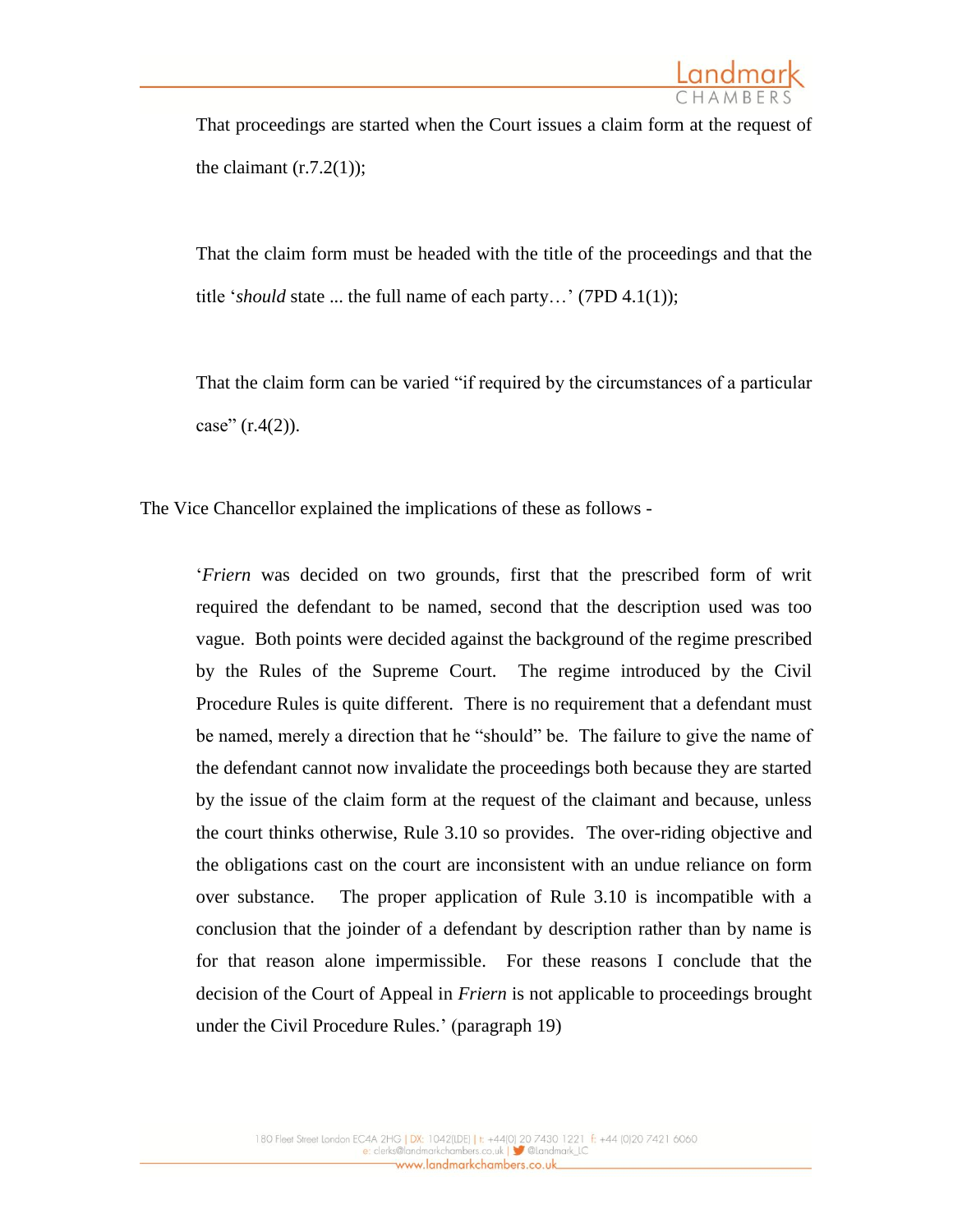

Finally the Vice Chancellor declined to restrict the jurisdiction to situations where the defendant could, with sufficient information, be named (as in *Jackman v Bubela*) or where the defendant, though unidentifiable at the time of the proceedings, would be identified by service of documents (the *Tony Blain* situation).

'The crucial point, as it seems to me, is that the description used must be *sufficiently certain as to identify both those who are included and those who are not*. If that test is satisfied then it does not seem to me to matter that the description may apply *to no one or to more than one person nor that there is no further element of subsequent identification whether by service or otherwise.'* (paragraph 21) [emphasis added]

The recognition that there may never be any defendants to the action is significant. Under the pre-Civil Procedure Rules regime this nice point might have amounted to a substantial objection.

### *Hampshire Waste v Persons Intending to Trespass etc.*

*Bloomsbury* did not principally concern persons becoming defendants by their future acts (although someone who acquired one of the stolen volumes after the date of the injunction would presumably have been caught by it). Future acts were, however, directly in issue in *Hampshire Waste v Persons Intending to Trespass etc.* Here owners of incinerator sites sought ex parte injunctions to restrain trespass by environmental activists on a forthcoming 'Global Day of Action Against Incinerators'. The Vice Chancellor, relying on the principles that he had enunciated in *Bloomsbury*, granted an injunction against 'persons entering or remaining without the consent of the claimants, or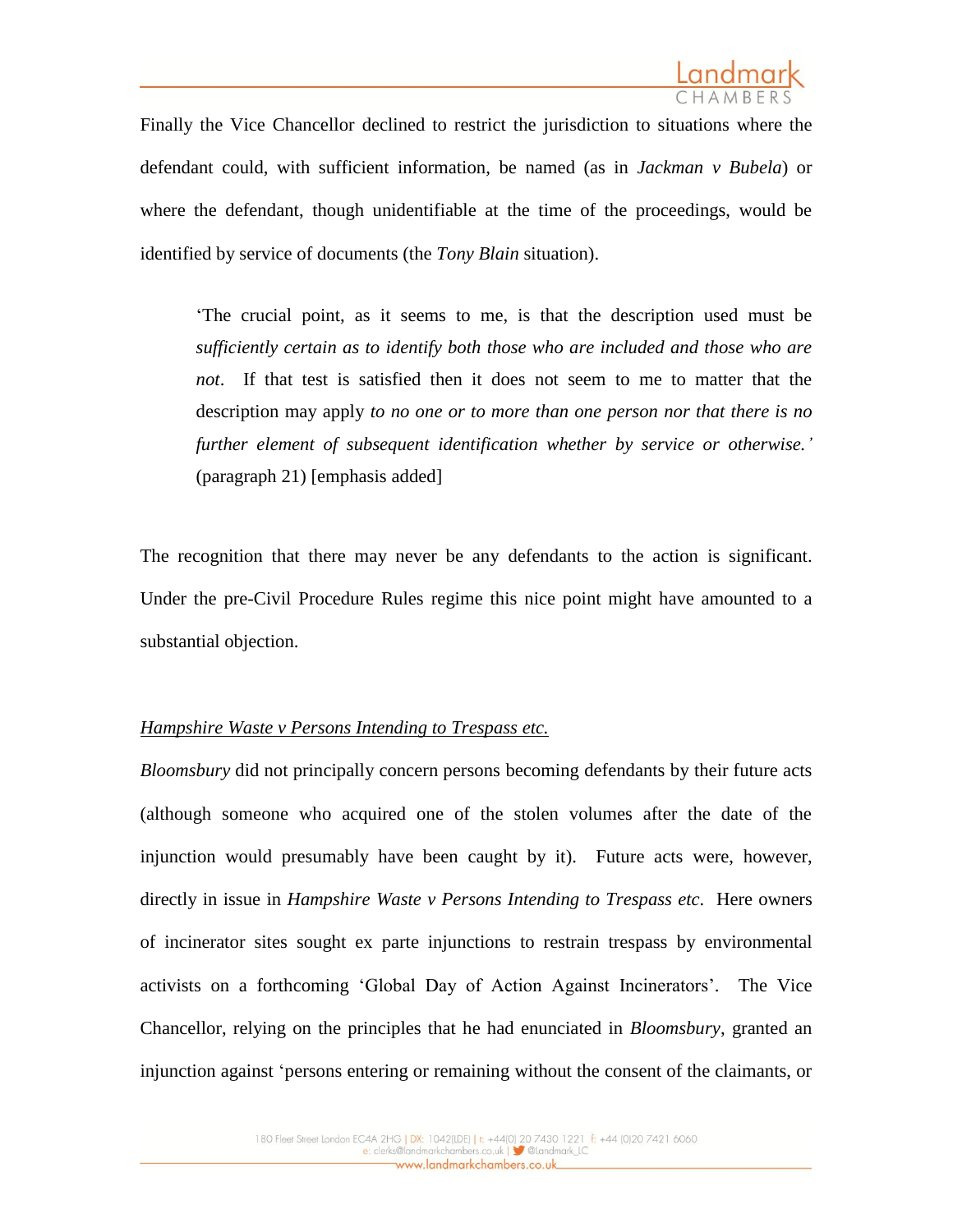any of them, on any of the incinerator sites … in connection with the "Global Day of Action Against Incinerators" … on or around 14 July 2003'.

It should be noted that this injunction, like that in *Tony Blain*, only related to acts on a particular day, whereas the *South Cambridgeshire* injunction in theory relates to all times in the future.

As the jurisdiction recognised by the Vice Chancellor is founded on general changes effected by the Civil Procedure Rules, it applies to all kinds of injunction, including a s187B injunction. It follows that, despite the appearance given by RSC O.110 r.1/CCR O.49 r.7, s187B injunctions against persons unknown are not limited to cases where there is an identifiable defendant at the time proceedings are started, albeit one whose name is not known to the claimant. This point is confirmed by the judgment of Brooke LJ in *South Cambridgeshire.*

#### **Related developments**

*Hampshire Waste* and *South Cambridgeshire* effectively recognise a power to make injunctions against the whole world, in the sense that they are capable of binding anyone who performs (or prepares to perform) the acts restrained. It is interesting to place this development within the wider context of injunctions having effect against persons other than named defendants.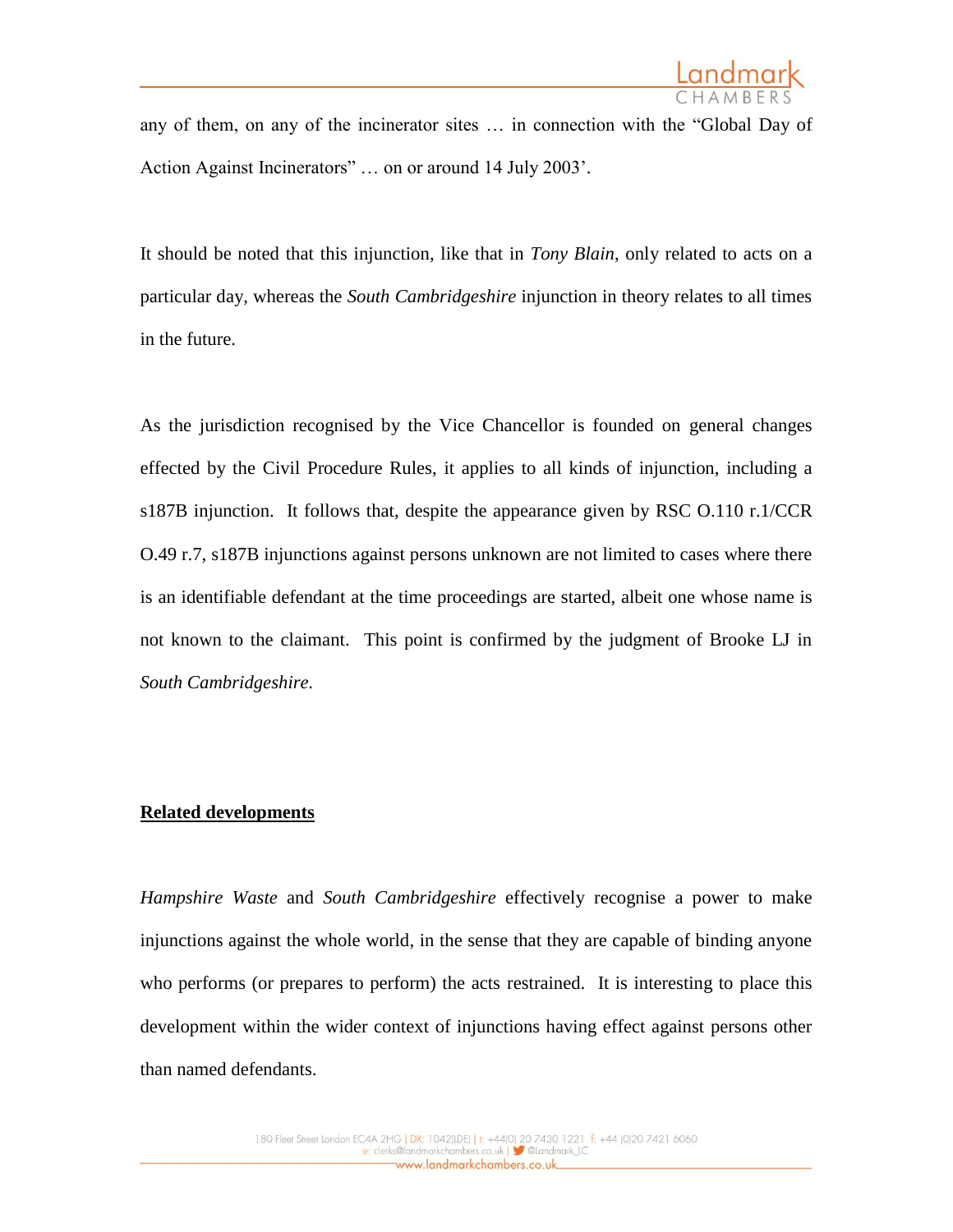

### Injunctions *contra mundum*

The Courts have already recognised a jurisdiction to make injunctions *contra mundum* to prevent the publication of information likely to endanger particularly vulnerable claimants. Initially this was seen as a special aspect of the Court's wardship jurisdiction (*X County Council v A <sup>10</sup>*). However in *Venables and Thompson v News Group Newspapers Ltd*<sup>11</sup> the President of the Family Division, Dame Elizabeth Butler-Sloss, made an injunction against the world at large prohibiting the publication of information about the whereabouts and appearance of the two murderers of James Bulger, now adults. The basis of the power to make an injunction of this breadth was not discussed in detail but seems to have been the duty imposed on the Court by the ECHR to protect the claimants' right to life: no reliance was placed on the import of the Civil Procedure Rules. It seems unlikely that a jurisdiction of this kind would be extended to planning injunctions.

# Liability for criminal contempt under the *Spycatcher* doctrine

Two decisions in the infamous *Spycatcher* litigation, that of the Court of Appeal in *AG v Newspaper Publishing <sup>12</sup>* and that of the House of Lords in *AG v Times Newspapers 13* , hold that, where an interlocutory injunction has been made in proceedings against a named newspaper preventing the publication of confidential information, another newspaper can be in contempt of court if, knowing of the injunction, it publishes the information. Publication by the non-party would destroy the confidentiality of the

<sup>&</sup>lt;sup>10</sup> [1985] 1 All ER 53

<sup>&</sup>lt;sup>11</sup> [2001] 1 All ER 908

 $12$  [1988] Ch 333

<sup>&</sup>lt;sup>13</sup> [1992] 1 AC 191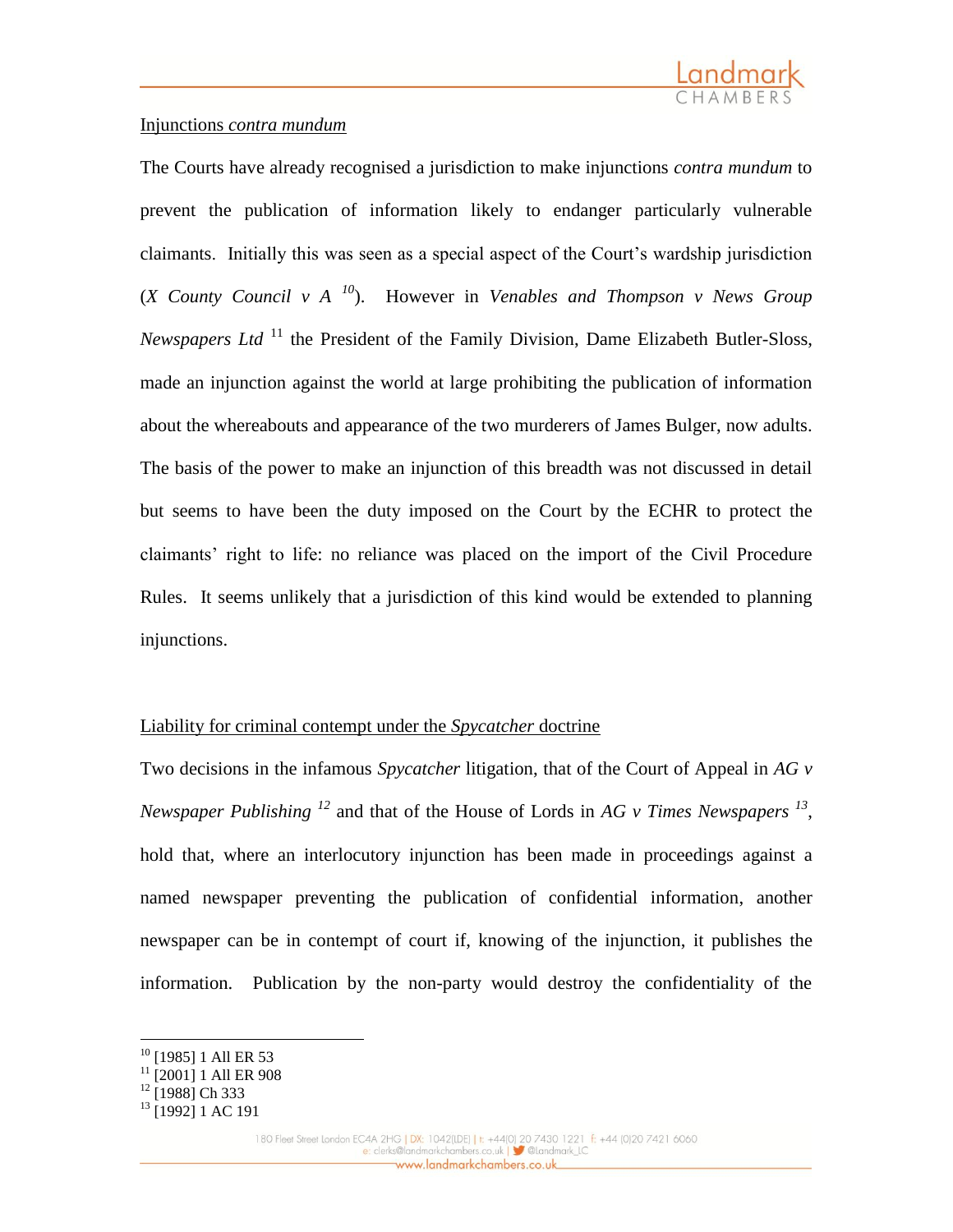relevant information and so render the trial of the action against the defendant newpaper pointless. The non-party is not bound by the injunction as such and its contempt is not the civil contempt of failing to comply with an injunction but the criminal contempt of interfering with the administration of justice.

It is an element of this kind of criminal contempt that the contemnor must intend to impede the purpose of the Court in making the order  $(AG \, v \, Punch \, Ltd \, <sup>14</sup>).$ 

In considering whether this principle could have any application in the planning context, several points call for comment.

First the *Spycatcher* principle assumes the existence of an injunction against a named defendant and will nowadays only need to be utilised where the interference by a third party is unexpected. This is not impossible to imagine in a planning situation. Where breaches of planning control by identifiable and unidentifiable persons are expected, the s187B jurisdiction now allows for all the likely perpetrators to be bound directly by an initial injunction.

Second the actus reus of the contempt is an act which interferes with the administration of justice by subverting the court's purpose in making the order. Although the

<sup>&</sup>lt;sup>14</sup> [2003] 2 WLR 49 Here the House of Lords held that the Court's purpose is to preserve the confidentiality of the information, so that the mental element is established if the defendant, knowing of the injunction, deliberately does that which it prohibits.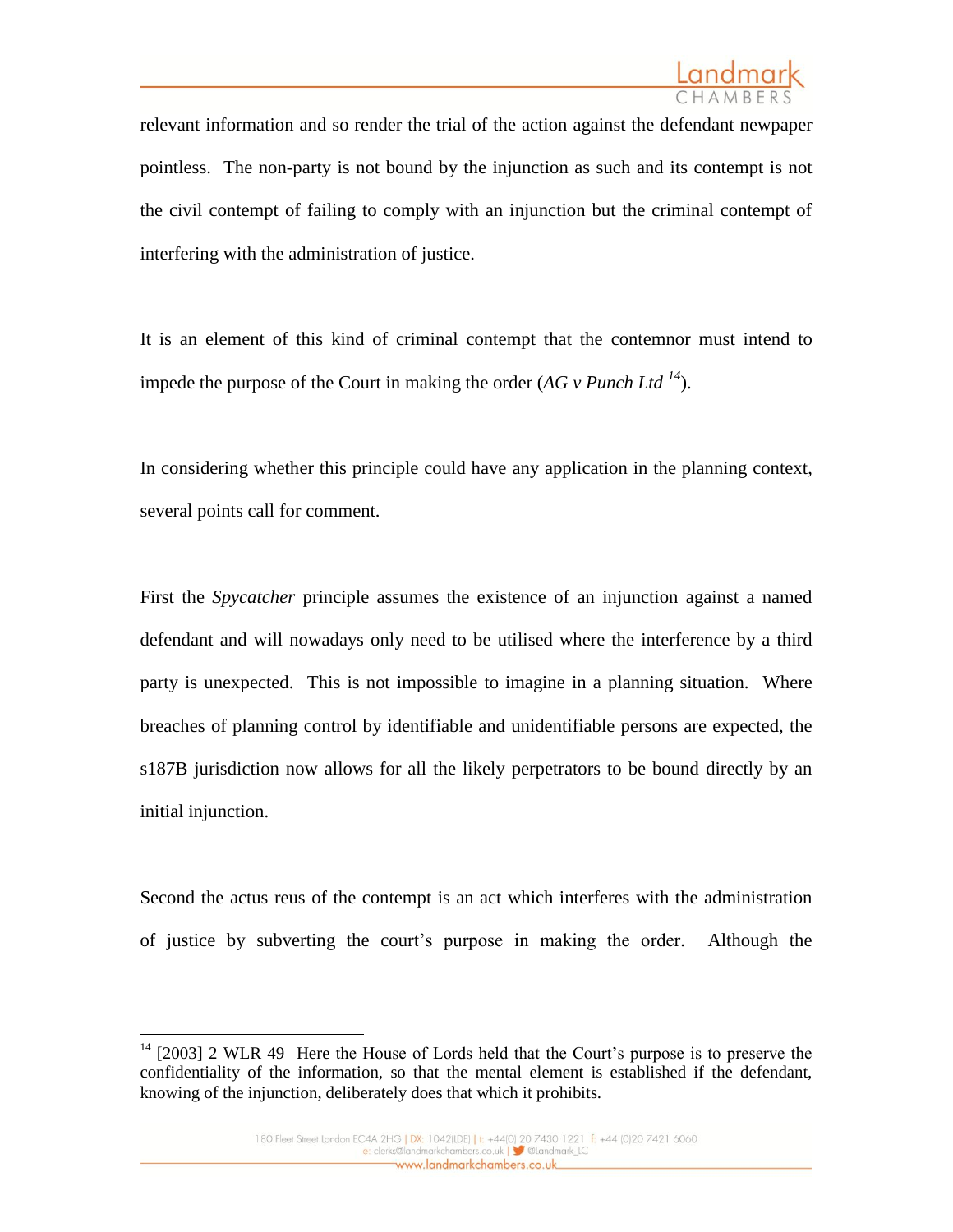Spycatcher doctrine has only been invoked in the context of confidential information<sup>15</sup>, there is no suggestion in either *AG v Newspaper Publishing* or *AG v Times Newspapers* that liability for criminal contempt of this kind cannot arise in other situations. Several of the judgments give supposed examples of the principle far removed from the context of confidential information, including the felling of trees, demolition of listed buildings and shooting of racehorses. Most of the judgments do not articulate any general principle. However Sir John Donaldson MR in *AG v Newspaper Publishing* indicated that the third party's act would only constitute a criminal contempt if it was irreversible (p370H) or irremediably damaged the subject matter of the action (p375B): this test is certainly consistent with the supposed examples of the contempt. A question arises whether interference with a s187B injunction could constitute the actus reus of this kind of contempt. Most breaches of planning control are remediable to an extent, if not completely reversible.

Third it appears that the *Spycatcher* principle is confined to interlocutory injunctions<sup>16</sup>: certainly undermining an *interlocutory* injunction has a very obvious effect on the administration of justice where the effect is to render the final trial pointless. Many s187B injunctions are, of course, interlocutory, being obtained at short notice to prevent the creation of a fait accompli. It should, however, be noted that the distinction between

<sup>15</sup> See *AG v Punch Ltd* [2001] QB 1028 at paragraph 119.

<sup>16</sup> In the Court of Appeal in *AG v Punch* Lord Bingham MR stated obiter that the principle was so limited, and his view was followed by Gray J in *Jockey Club v Buffham* [2003] 2 WLR 178. The decision of the Court of Appeal in *AG v Punch* was later overruled by the House of Lords, but without their Lordships addressing this question.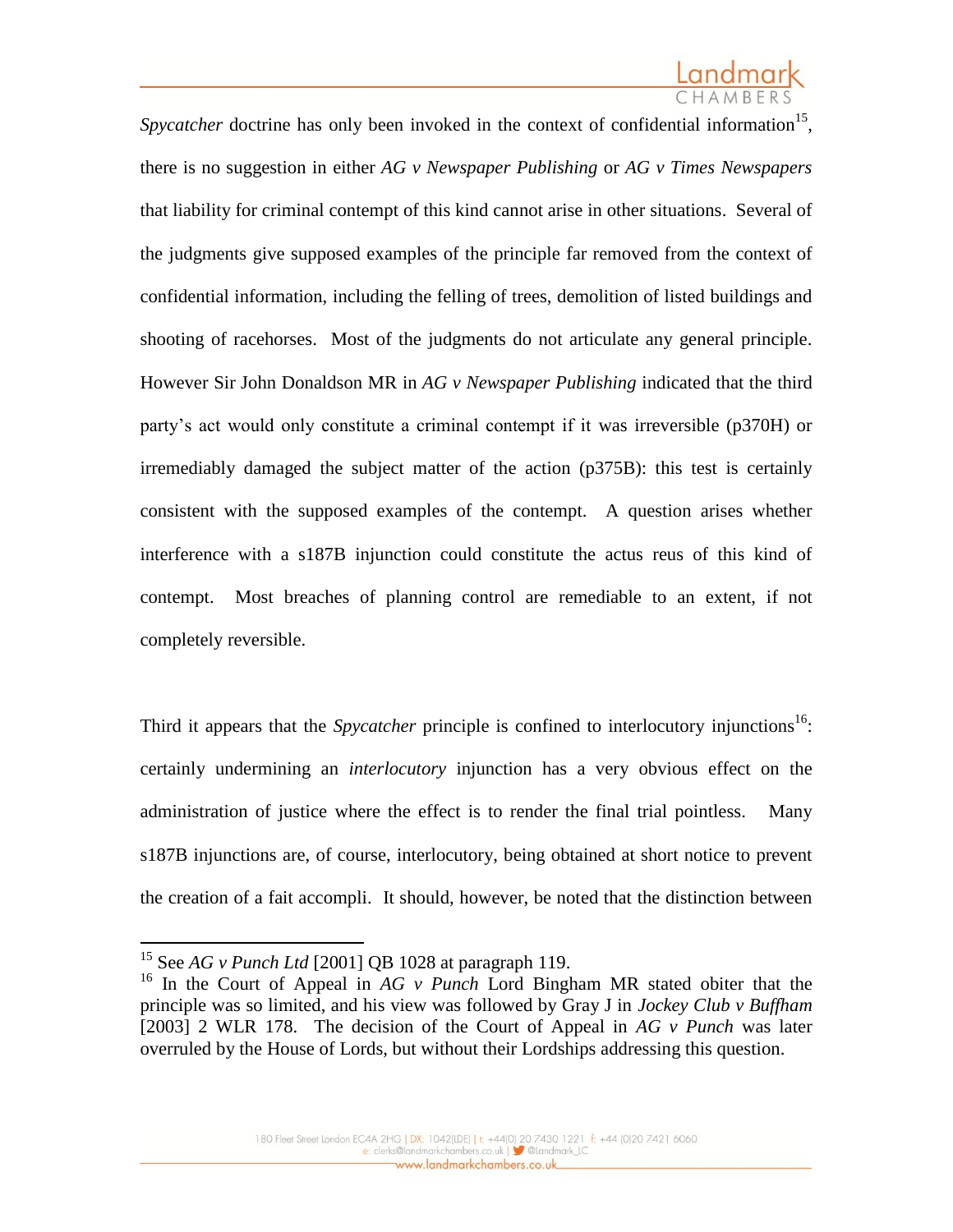

an interlocutory s187B injunction and a final s187B injunction is often more apparent than real. Frequently an interlocutory s187B injunction is not followed by any trial of the action. Conversely s187B injunctions that are final in form are often granted after fairly short hearings and on the basis of written evidence. The precise form of a s187B injunction would presumably be a matter of central importance in any attempt to prove a contempt of the *Spycatcher* type.

Finally proceedings for criminal contempt are normally brought by the Attorney General. The underlying actions in the *Spycatcher* cases and in *AG v Punch* happened to be brought by the Government in order to prevent former spies from disclosing official secrets. One assumes that the Attorney General is equally interested in restraining criminal contempts that undermine litigation of other types.

#### **Practical points**

Practitioners will be interested in a number of practical points relevant to s187B injunctions against persons unknown that emerge from *Bloomsbury, Hampshire Waste*  and *South Cambridgeshire*.

### Starting and serving the claim

A final injunction under RSC O.110 r.1/CCR O.49 r.7 has to be sought using a 'claim form'. Table 2 of the Part 8B Practice Direction provides that the appropriate claim form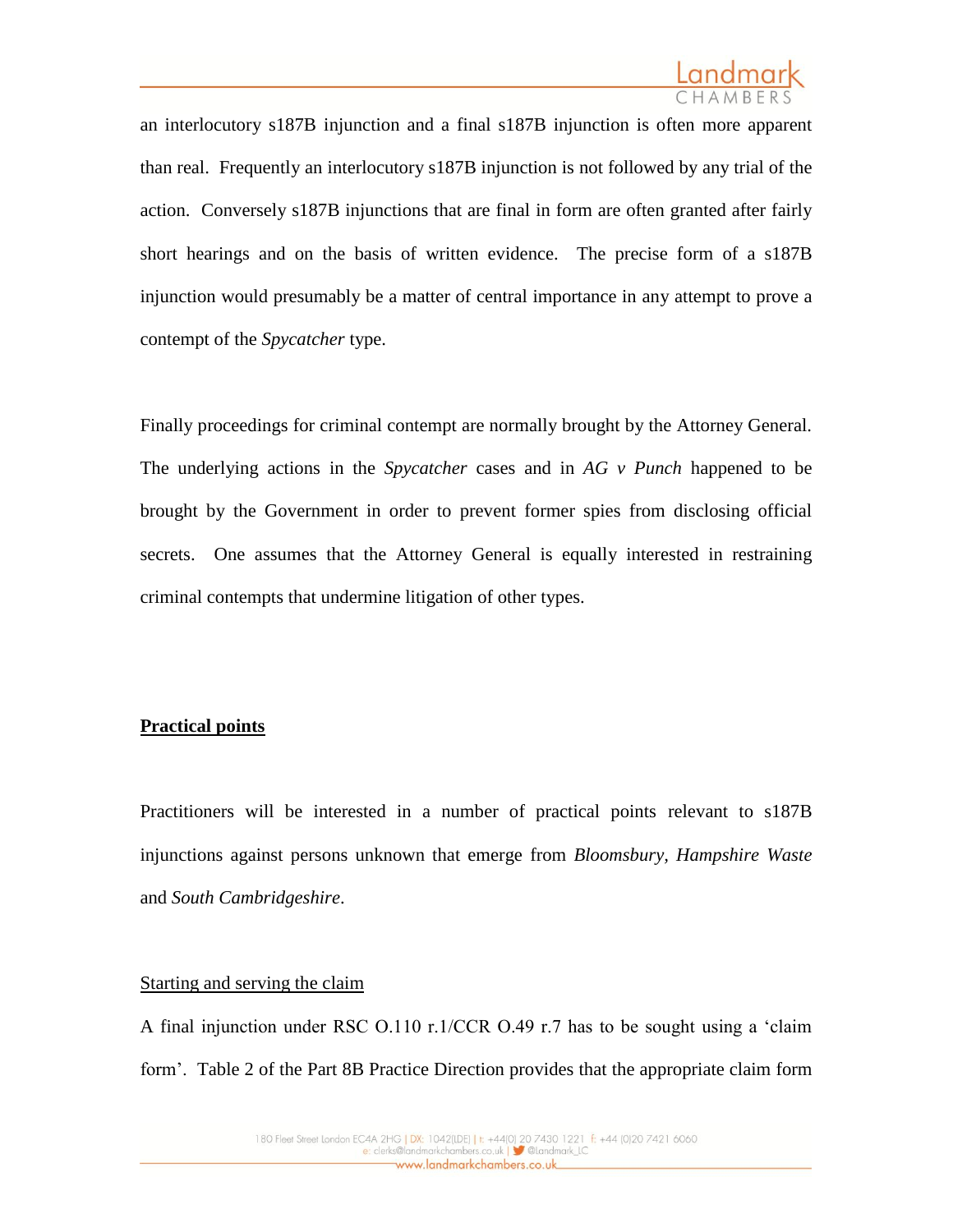

for a CCR O.49 r.7 injunction is the Part 8 claim form. Curiously no equivalent provision is made for claims under RSC O.110 r.1, although presumably the same form should be used in the High Court.

If any of the conventional methods of service is possible a claimant can file and serve a Part 8 claim form on the unknown defendant in the normal way. This scenario is not wholly improbable - personal service will be possible in the case of a defendant who is unknown simply because he refuses to give his name.

None of the conventional methods of service will be possible against defendants of the kind in *Hampshire Waste* and *South Cambridgeshire.* An order for substituted service of the claim form will therefore have to be sought at the outset of proceedings. An application for an order for substituted service can be made without notice to the potential defendant (CPR r.6.8(2)(b)).

If an interlocutory injunction is required, this must be sought by an application notice. The same issues of service will arise.

The application in *South Cambridgeshire* illustrates these points. This sought an interlocutory injunction before service of a claim form. The application notice was not served and, in addition to the injunction, sought (i) an order dispensing with service of the application notice, (ii) an order for substituted service of the claim form and (iii) an order for substituted service of the injunction (see below).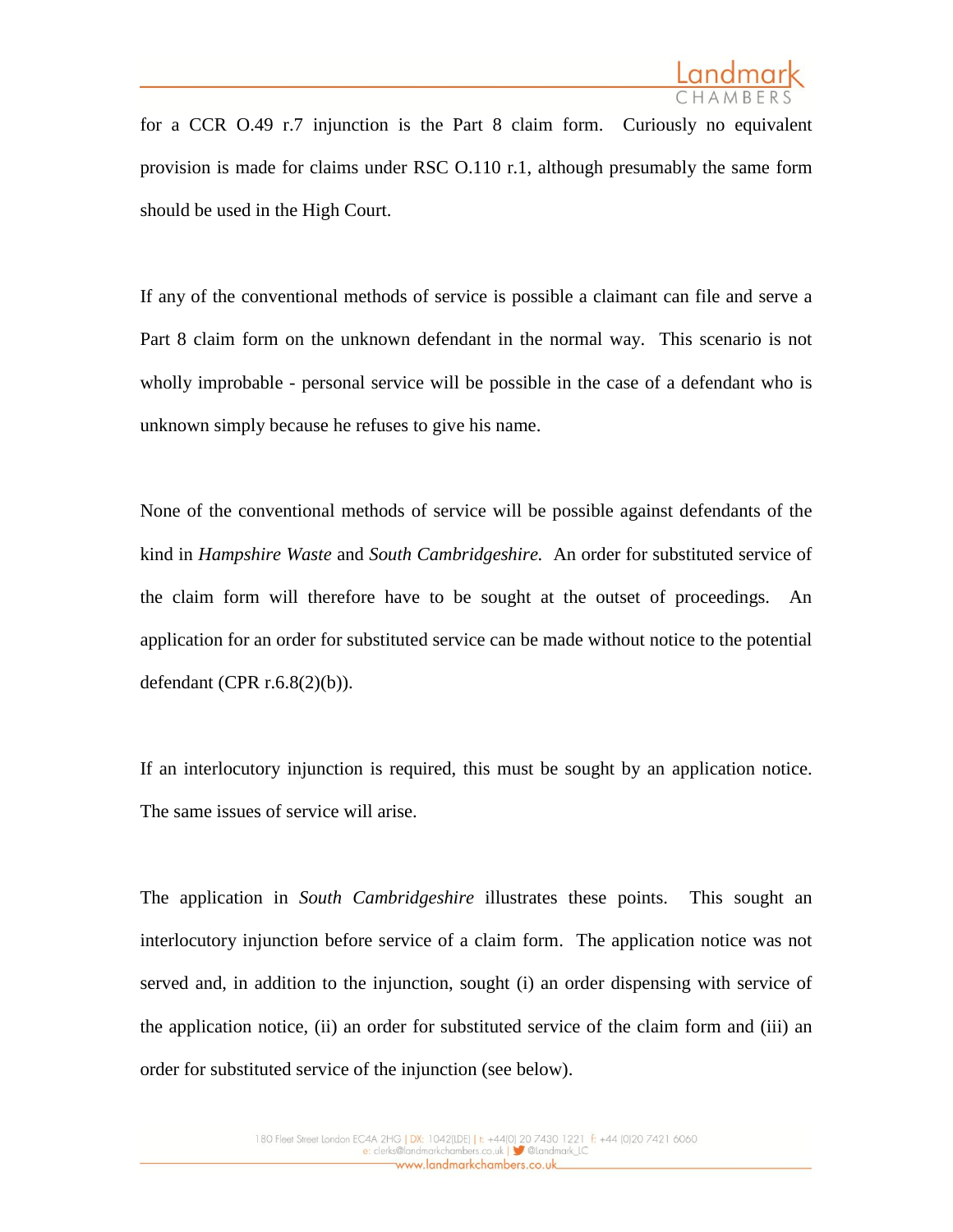

# Description of defendants

If, as in *Hampshire Waste* and *South Cambridgeshire*, the unknown defendants are described by reference to the act that it is proposed to restrain, the description should correspond as closely as possible to the terms of the injunction. Thus the description of the defendants in *South Cambridgeshire* was amended by the Court of Appeal to -

'Persons unknown … causing or permitting hardcore to be deposited … on [the land], caravans, mobile homes or other forms of residential accommodation to be stationed on the said land or existing caravans, mobile homes or other forms of residential accommodation on the said land to be occupied …'

In *Hampshire Waste* the Vice Chancellor rejected a description of defendants that referred to 'persons intending to trespass', preferring instead 'persons entering … without consent'. A reference to intention, he said, imported an inappropriate subjective element. No doubt the reference reflected an ingrained preference to have defendants who are presently identifiable (at least conceptually): this preference no longer needs to be accommodated. What matters, of course, is that the wording must satisfy the test enunciated in *Bloomsbury*, ie 'be sufficiently certain as to identify both those who are included and those who are not.'

#### **Evidence**

Although the jurisdiction to make s187B injunctions is wider than RSC O.110 r.1/CCR O.49r.7 would suggest, this is no excuse for laziness. A claimant will obviously not be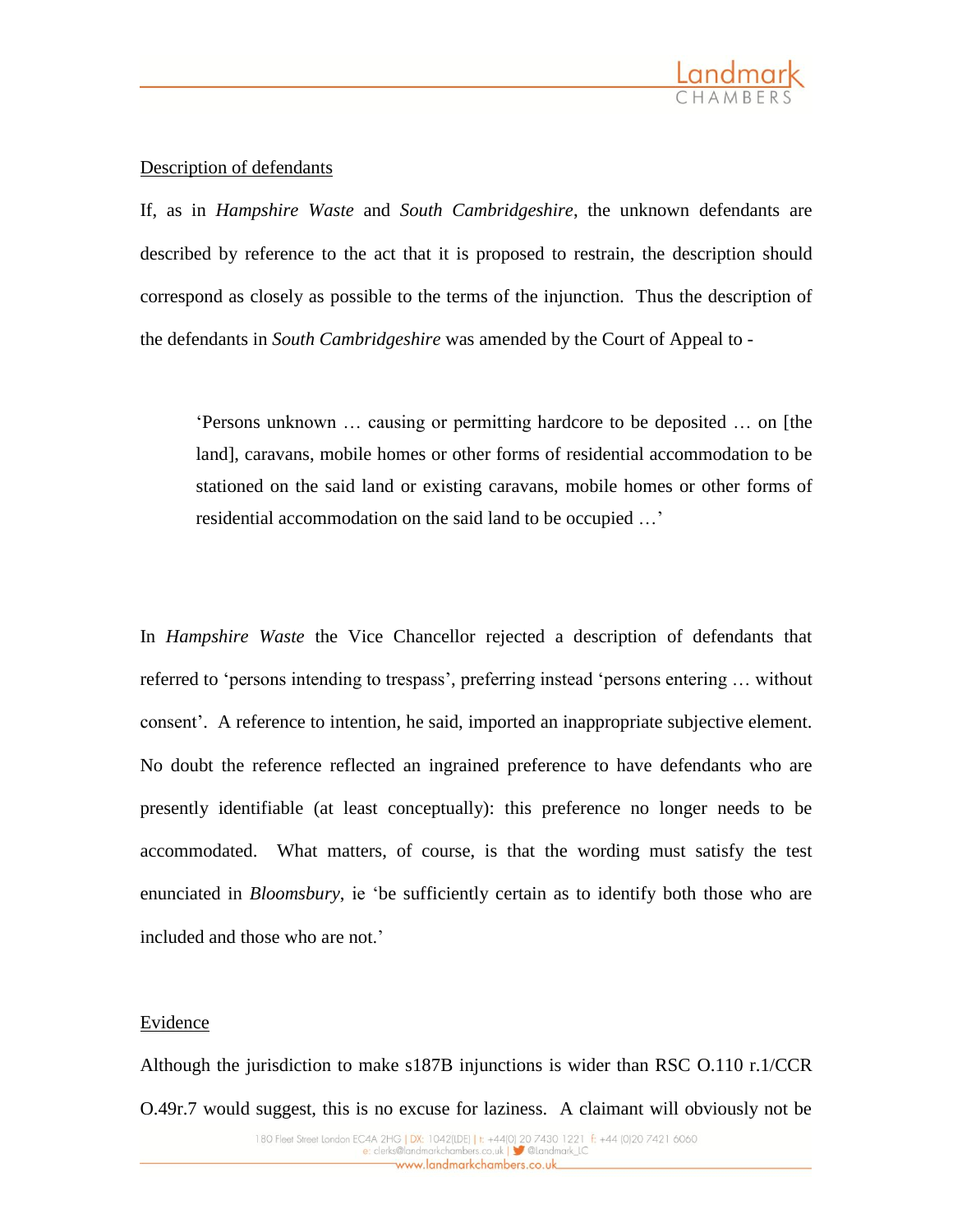

granted an injunction against an un-named defendant if the Court considers that insufficient efforts have been made to ascertain his identity. The issues raised in subparagraph (3) of the rule should therefore be addressed in evidence, even if the defendants are identifiable only by their future acts, and even if there may never be any defendants.

#### Service of the injunction and enforcement

Unless the Court permits some form of substituted service, an injunction must be *personally* served on all defendants (RSC O.45 r.7(2), CCR O.29 r.1(2)). Personal service involves 'leaving [the document] with [the] individual' (CPR r.6.4(3)). The injunction must bear the penal notice (RSC  $O.45$  r.7(4), CCR  $O.29$  r.1(3)).

Personal service on unknown defendants will often not be possible. In the case of injunctions that relate to actions on land the most obvious form of substituted service is to display the injunction on the land. Orders permitting service in this manner were made in both *Hampshire Waste* and *South Cambridgeshire*.

However, enforcement of an injunction by means of a committal for contempt requires the claimant to show that a defendant *intentionally* breached the injunction, ie that he knew of the injunction and thereafter deliberately did that which the injunction prohibited etc. Where an injunction has not been served personally the claimant will have to adduce specific evidence that the defendant actually knew of it. The fact that the injunction has